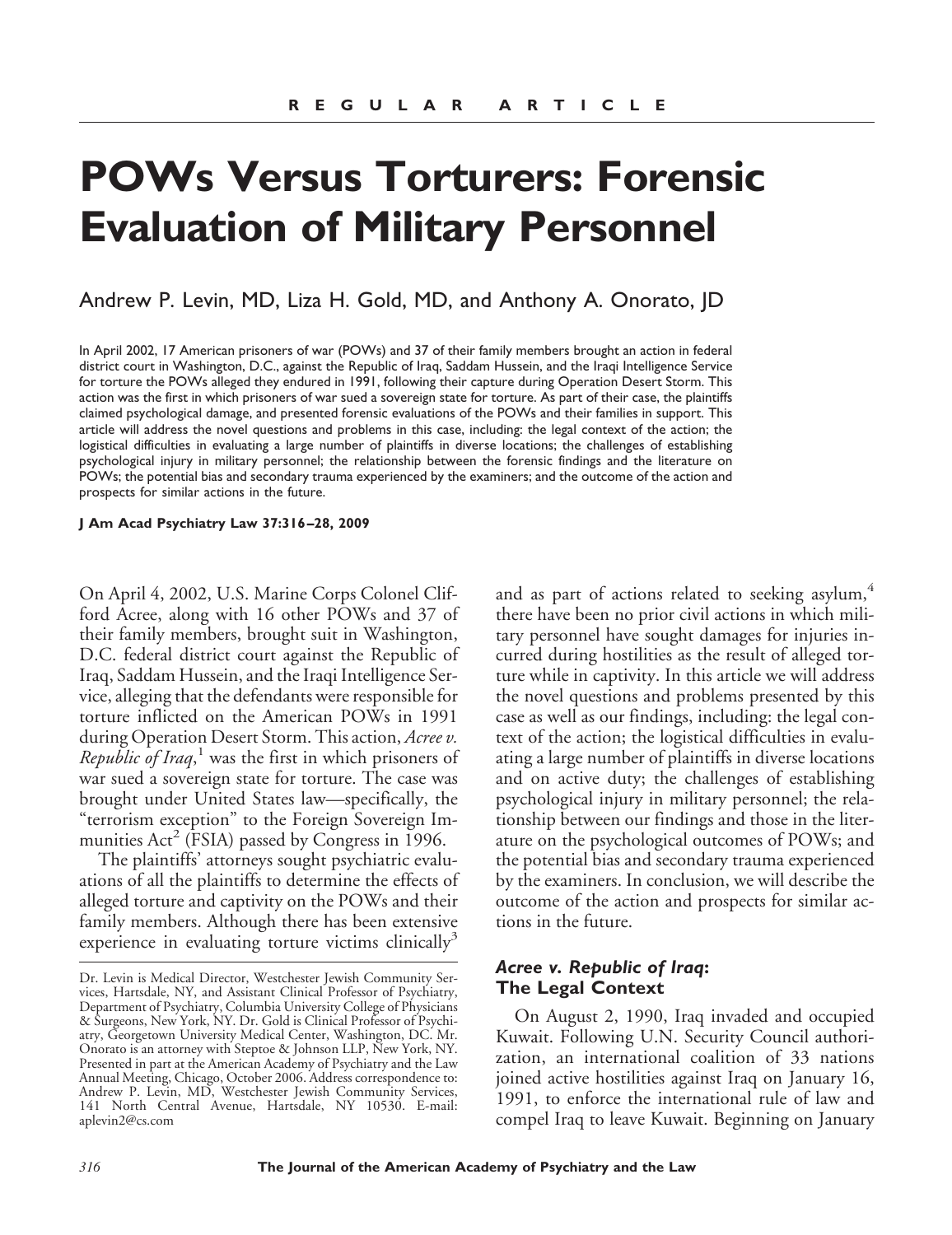17, 1991, the first night of hostilities in Operation Desert Storm, American pilots fell into Iraqi hands. Over the course of the ensuing seven weeks of war, 21 American service personnel were captured. Based on the reports of torture and executions in Kuwait and Iraq's announcement over Radio Baghdad and international television that the POWs would be deployed as human shields, grave fears regarding the fate of the American service personnel were expressed in an editorial in the *Journal of the American Medical Association*, <sup>5</sup> as well as in the press at large.

In 2002, 17 of these POWs joined together in a suit alleging that they were subjected to systematic torture during their captivity. Specifically, these American POWs alleged beatings, starvation, electrocution, whippings, mock executions, threats of dismemberment, broken bones, and confinement in unsanitary conditions. Five POWs reported that they were forced to appear in propaganda films broadcast on international television. In addition to the allegations of direct maltreatment while being held as POWs, the plaintiffs contended that the Iraqi government did not release information regarding the condition of the prisoners to their families as required by the Geneva Conventions,<sup>6</sup> to which Iraq is a signatory. When the POWs were first released in March 1991, sovereign governmental entities, including the three defendants ultimately named in this case, generally enjoyed the privileges of sovereign immunity afforded by the United States. Under United States law, civil suits could not be brought against sovereign entities for personal injury torts. However, in 1996, Congress passed 28 U.S.C. §  $1605(a)(7)$ , the terrorism exception to the FSIA.<sup>2</sup> This law provided an avenue for civil litigation against the nations on the State Department's list of state sponsors of terrorism (at the time, Cuba, Iran, Iraq, Libya, North Korea, Sudan, and Syria), and was specifically intended by Congress to deter acts of terror against Americans. The terrorism exception<sup>2</sup> and the related Flatow Amendment,<sup>7</sup> permit the revocation of immunity where: (1) "money damages are sought against a foreign state for personal injury or death that was caused by an act of torture, extrajudicial killing, aircraft sabotage, hostage taking, or the provision of material support or resources for such an act if such act or provision of material support is engaged in by an official, employee, or agent of such foreign state while acting within the scope of his or her office, employment, or agency. . ."; (2) the com-

plainant is a U.S. national; (3) the foreign sovereign is afforded a "reasonable opportunity to arbitrate the claim"; and (4) the "terrorist state" was on the State Department's list of state sponsors of terrorism at the time the unlawful events occurred.<sup>2</sup> Thus, the U.S. POWs, who sought money damages from Iraq and offered arbitration to the Iraqi defendants, could bring suit against Iraq for claims of torture in 1991 because that country had been officially deemed a terrorist state by the United States in 1990, following Iraq's invasion of Kuwait.

The plaintiffs' action asserted that the Iraqi government's treatment of the POWs and the information blackout violated United States law as well as the Third Geneva Convention, the international treaty concerning the treatment of prisoners of war subscribed to by 194 nations globally, including the United States and Iraq.<sup>6</sup> Specific allegations included torture of prisoners, captivity in unsanitary conditions, starvation, mock executions, threats of castration and dismemberment, detention of prisoners "as human shields" in military targets (including one target destroyed by four 2,000 pound bombs dropped by Coalition forces), broadcasting of forced confessions, and withholding of information regarding the prisoners' health and condition from family members. Although the Geneva Conventions are frequently invoked as standards of treatment of prisoners of war, the Conventions themselves do not specify remedies, nor do they generally provide a cause of action in U.S. courts; rather, in *Acree*, the Conventions served as a relevant backdrop to the lawful treatment of POWs. Thus, before the 1996 passage of the terrorism exception to  $FSIA<sup>2</sup>$  and the Flatow Amendment, victims could not bring an action against foreign sovereign entities for injuries suffered as a result of torture, bombings, kidnappings, and murder, because those governments and their officials and the groups materially supported by those governments were shielded from claims by the immunity accorded by the United States.

Following the 1996 amendment to the  $FSIA$ , and before *Acree*, multiple plaintiffs availed themselves of the terrorist exception legal remedy against statesponsored terrorism, although none of the other cases involved torture of military prisoners of war. These included, for example, the families of the "Brothers to the Rescue" pilots shot down by the Cuban Air Force<sup>8</sup>; victims of bombings in Israel and elsewhere by Hezbollah/Islamic Jihad/Hamas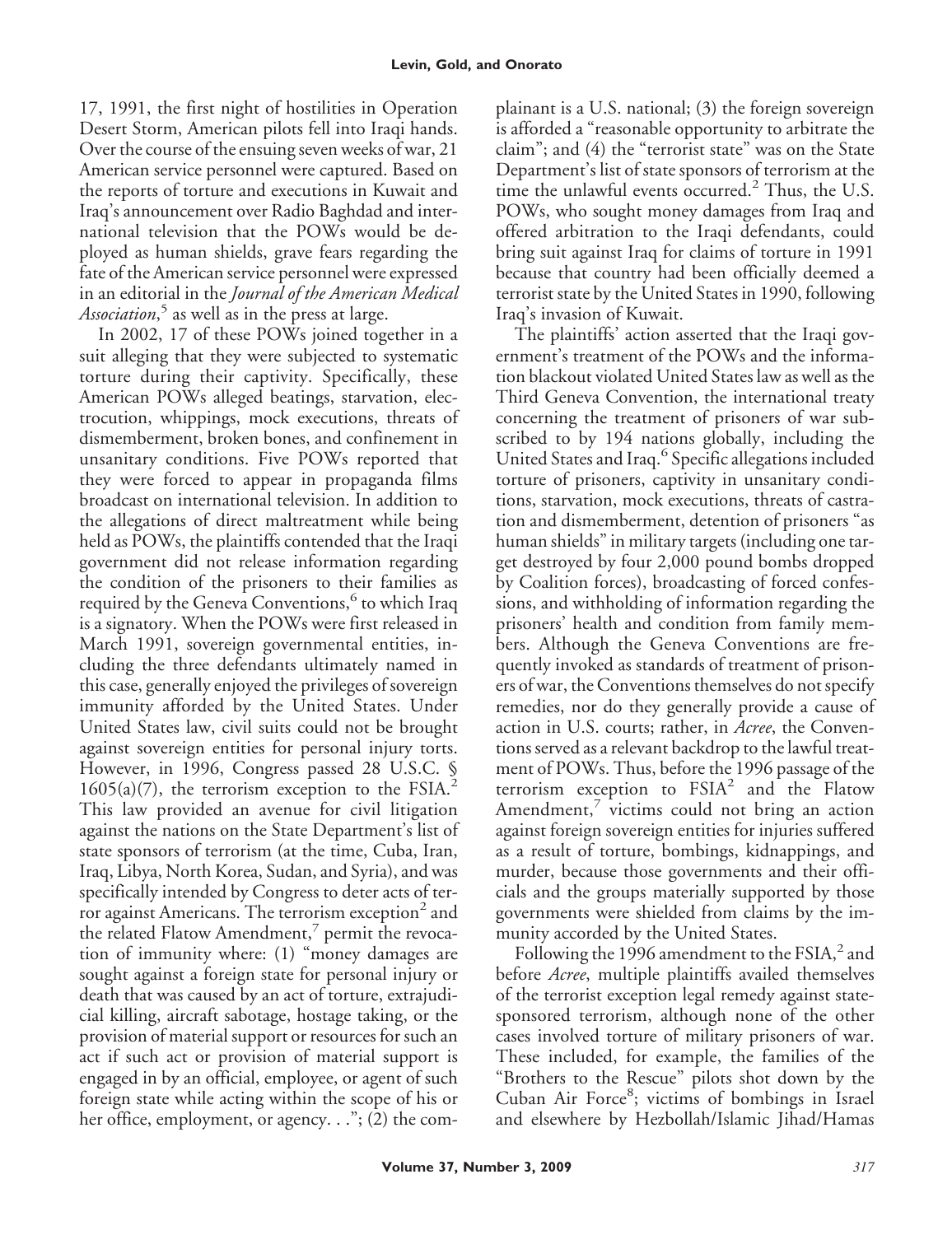backed by Iran<sup>9</sup>; victims of the 1983 embassy and Marine barracks bombing in Beirut<sup>10</sup>; 1980s kidnapping victims such as Terry Anderson<sup>11</sup>; the 1998 embassy bombing victims in Tanzania and Kenya<sup>12</sup>; and the families of Pan Am 103 victims.<sup>13</sup> In each case, the victims or their families were able to win a judgment against their kidnappers, torturers, and murderers, but in most cases were unable, at least at first, to satisfy those judgments, often due to interference from the executive branch of the U.S. government. Although that discussion is beyond the scope of this article, suffice it to say that many victims and their families found achieving a measure of justice against the perpetrators to be difficult.

## **Challenges in Evaluation of Plaintiffs: Logistics**

At the outset, plaintiffs' counsel contacted the lead author (A.L.) to perform an evaluation of all 54 plaintiffs (the 17 POW plaintiffs and their 37 family members who joined the suit) to establish the immediate and long-term psychological effects of alleged torture on the POWs and their families. Counsel indicated that the psychological findings represented only a part of their documentation of damages, given that there were extensive military records from repatriation evaluations documenting both physical and psychological injuries. In addition, because of the time pressures imposed by the relatively late involvement of psychiatrists in the case, plaintiffs' counsel requested that evaluations occur in an eight-week period and be conducted by only one or two psychiatrists. The lead author (A.L.) immediately enlisted a second psychiatrist (L.G.) to participate. Both of the psychiatrists had more than 10 years of clinical and forensic experience with trauma in civilian populations and to a lesser extent with torture survivors. Experience with military personnel was solely in clinical and not forensic settings and neither author had experience with prisoners of war.

In ensuing discussions with plaintiffs' counsel, it became clear that the time and resource limitations of the action necessitated that most of the evaluations be conducted by telephone, because only four of the plaintiffs were within a day's drive of either of the experts. The psychiatrists indicated to plaintiffs' counsel that in-person interviews were the generally accepted evaluation standard and that telephone interviews would limit the certainty of opinions proffered. Despite these warnings, plaintiffs' counsel wished to proceed. The authors conferred and decided that although in-person evaluations would have been ideal, given the extensive military records available for each individual documenting psychological state and physical status during the first year following repatriation and the opportunity to corroborate their psychological complaints by interviewing family members, credible opinions could be developed. Within this framework they agreed to perform psychiatric evaluations and offer opinions, as discussed herein, commensurate with the nature of the examinations.

In addition to the logistical challenges posed by the large number of plaintiffs and the scattered locations, the psychiatrists recognized the need to develop joint standards for the examinations and statement of opinions. The evaluators initially agreed on a format for the reports that included a general review of the known effects of capture and torture followed by sections devoted to each plaintiff and his family member(s), based on available information. To reduce the large mass of information collected to a concise format, each report included a half-page summary for the POW and his family member(s) that presented the diagnostic findings, both current and during the year following repatriation, as well as the severity of impairment and level of function during those time frames. The evaluators reviewed each other's reports before final submission.

As noted, because the plaintiffs and families were scattered across the country, with six of the men in active service in the second Gulf War, only four of the POWs, their four wives, and one couple's adult son were interviewed in person. Interviews of these four POWs lasted a mean of 3.4 hours (median, 3.5; range, 3.0 –3.5), and interviews of the family members lasted a mean of 2.6 hours (median, 3.5; range, 1.3– 4.5). In addition to establishing the impact of the POWs' captivity and postcaptivity impairment on the family members themselves, interviews of family members were used to corroborate the psychological symptoms and impairment of the POWs.

Of the remaining plaintiffs, 11 POWs and 24 family members were interviewed by phone, one POW and five family members were reached only by e-mail, and one POW was unavailable because he was on active duty in the Gulf, necessitating reliance on information gathered from a family member. The duration of telephone interviews of the 11 POWS was a mean of 1.5 hours (median, 1.5; range,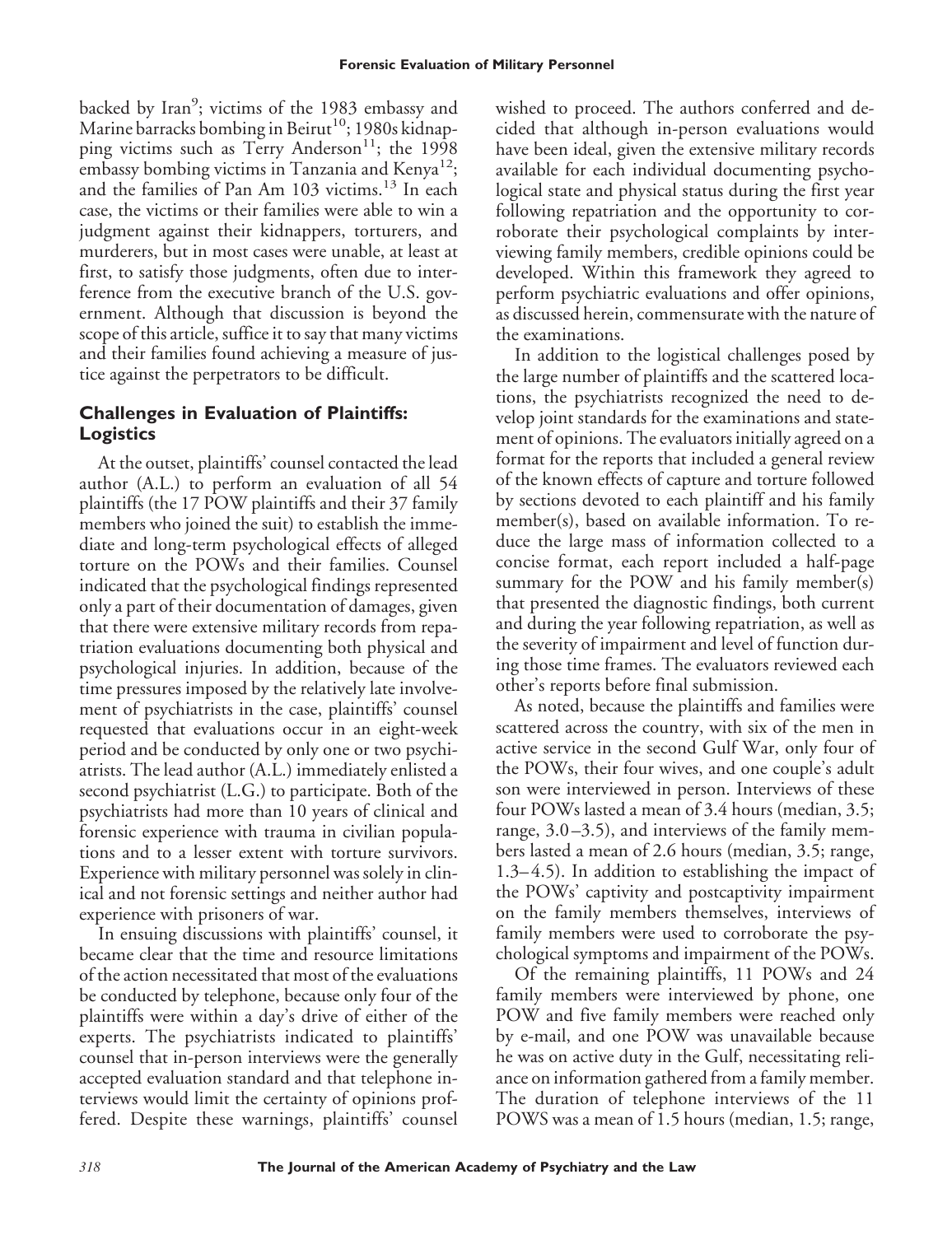1.0 –2.0) and of the 24 family members was a mean of 1.2 hours (median, 1.0; range, 0.3–1.3). Three remaining family members were not available for evaluation.

All the interviews, whether performed in person or by telephone, included a review of personal history, prior psychiatric symptoms and treatment, and precaptivity health and personal and professional functioning. At the heart of the evaluation was a review of the captivity and subsequent symptoms and impairment related to the treatment received by the POWs.

Additional sources of information regarding all the POWs included records of repatriation evaluations performed on the Navy hospital ship *Mercy* immediately following release and subsequent treatment at stateside service-connected hospitals. Follow-up service-connected evaluations performed during the first year after repatriation were available in 9 of 17 cases under the Operation Desert Storm Repatriated Prisoner of War Program, a military program specifically designed to assess the physical and psychological effects of captivity. Four of 17 cases also included records of non-service-connected treatment. The evaluators also had access to videotapes of statements made by three of the POWs that were aired on network television during the period of their captivity, statements the plaintiffs alleged had been coerced by their Iraqi captors. During the spring of 2003 in the months before the filing of plaintiffs' evidence in the legal action, which coincided with the start of Operation Iraqi Freedom, three of the POWs appeared on television to recount their captivity and maltreatment. Finally, one of the POWs and his spouse produced a written memoir of their experiences.

The authors decided that the use of telephone interviews required a deviation from standard language in expressing opinions. Where based on phone interviews, opinions were rated as "highly probable" whereas opinions based on personal interviews were rated as having a "reasonable degree of medical certainty." For the two plaintiffs who could not be reached in person or by phone, reports provided narratives but did not offer opinions. In considering the ethics-related implications of the evaluation procedure and the language used to express opinions, the authors relied on the American Academy of Psychiatry and the Law's "Ethics Guidelines for the Practice of Forensic Psychiatry" that state that an opinion may be rendered in the absence of a personal examination based on other information if, under these circumstances, the examiner clearly states the absence of a personal examination and the resultant limitations.<sup>14</sup> The reports proffered clearly stated the sources of information and the nature of the interviews. In addition, the evaluators explicitly indicated that opinions based on telephone interviews could only be stated as highly probable rather than to a reasonable degree of medical certainty. Given the extent of records and the additional information provided by spouses and family members, highly probable may in fact have represented an overly conservative statement of the findings. Nevertheless, the authors thought that asserting greater degrees of certainty may have increased the avenues for rebuttal and that the opinions proffered, even with modified language indicating limitations, would be viewed by the court as probative.

Ultimately the psychiatric findings were not subject to rebuttal or cross-examination because the defendants did not respond to the suit. However, under FSIA, in default cases against sovereigns, the courts are still required to demand that the claimant "establish his claim or right to relief by evidence satisfactory to the court."<sup>15</sup>

Regarding the extent of damages, the functional impact of symptoms on the POW and his family during the year following captivity and in the most recent year were rated as mild, moderate, or severe, according to Diagnostic and Statistical Manual of Mental Disorders, Fourth Edition, Text Revision (DSM-IV-TR) definitions.<sup>16</sup> Although plaintiffs' counsel requested an evaluation of the impact on family members who were plaintiffs in the action, quantifying this impact proved difficult, and it necessarily paled in comparison to the impact on the POW himself. Except in the two instances in which a family member had a previously diagnosed psychiatric condition that was exacerbated by the loved ones' captivity, estimates of family impact were limited to general, nondiagnostic descriptions of symptoms such as anxiety and depression quantified on the mild to severe spectrum.

## **Challenges in Evaluation of Plaintiffs: Military Personnel in a Civil Action**

Assessment by civilian psychiatrists of military personnel and their families for damages pursuant to injuries during wartime presented multiple challenges for the evaluators. Military culture has tradi-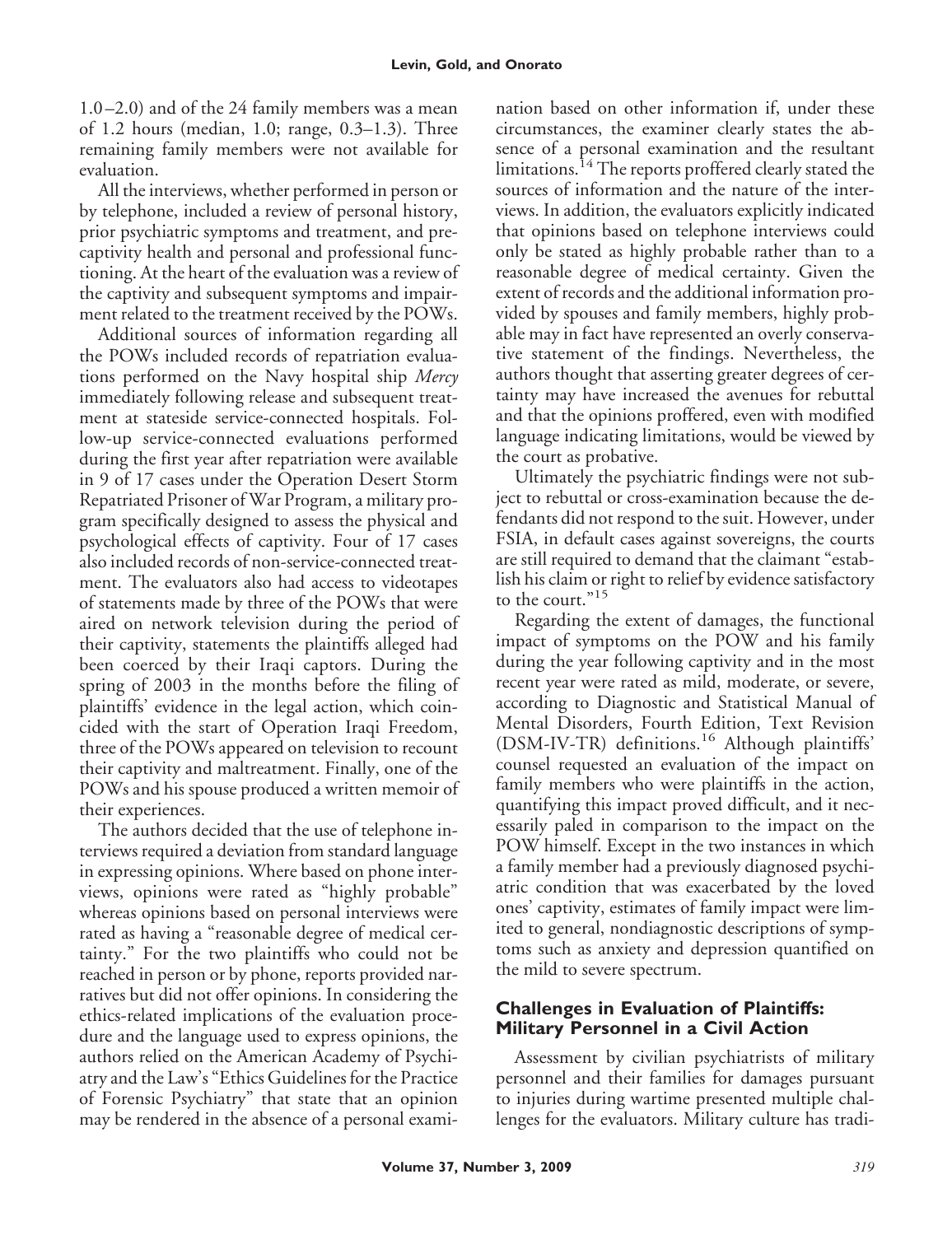tionally stigmatized the identification of mental health problems and treatment seeking. Greene-Shortridge*et al.*<sup>17</sup> have hypothesized that stigmatization of mental health problems in the military is linked to the convergence of societal stigmatization reinforced by specific elements of military culture. A 2004 survey of service personnel in Afghanistan and Iraq revealed that although 78 to 86 percent of the soldiers and Marines who met screening criteria for depression, generalized anxiety disorder, or PTSD acknowledged that they had a problem, only 38 to 45 percent were interested in treatment and only 13 to 27 percent received care from a mental health professional.<sup>18</sup> Assessment of attitudes toward mental illness among these soldiers and Marines revealed that 38 percent did not trust mental health professionals and more than 50 percent endorsed that seeking treatment would harm their careers, cause them to be perceived as weak, and/or result in differential treatment from their commanding officers.

These findings contrast with the Vietnam literature that delineates a subset of veterans who sought to exaggerate symptoms and falsify experiences to obtain benefits for PTSD.<sup>19</sup> Unlike the Vietnam veterans seeking disability support, the majority of POWs in *Acree* were elite fliers who took great pride in their accomplishments and did not see themselves as psychiatrically impaired or disabled. Instead, the POWs were highly focused on their physical injuries such as dysentery and neuropathy<sup>20</sup> and tended to minimize the psychological effects of captivity and torture. This pattern was similar to those found in civilian victims of torture who frequently present for care related to physical injuries rather than psychological sequelae of torture.<sup>21</sup> In a similar vein, several of the men stated that they had undertaken the legal action to protect future servicemen who fell into captivity, rather than to seek reparation for their own injuries.

Despite this sense of mission related to the suit, the men engaged in *Acree* expressed concerns like those found by Hoge *et al.*<sup>18</sup> about revealing psychological symptoms during service-connected evaluations and particularly the potential impact on their careers. As one POW succinctly stated, "Doctors are the natural enemies of fliers." As a result, the documentation from the military sources tended to underestimate the extent of and disability related to psychological symptoms such as PTSD, depression, and substance abuse. Many of the plaintiffs told us that they suffered in silence to preserve careers and avoid stressing

their families. Others refused to acknowledge psychological problems even though they were no longer in the military. Given these tendencies to minimize psychological symptoms and avoid treatment, reports from spouses and family members in addition to available medical records provided the clearest picture of the POWs' ongoing struggles with PTSD, depression, anxiety, isolation, and insomnia. These collateral reports and additional materials were invaluable in the evaluation of symptom severity and disability.

## **Findings: POW Plaintiffs**

Overall the group was super-normal in many ways. As became clear during the interviews, the pilots were elite and highly successful members of their service branches. They told us that the privilege of flying combat missions at the start of the war represented their reward for years of training. Only two of the POWs had symptoms consistent with a psychiatric disorder prior to the war: one had a history of alcohol abuse for which he received treatment and a second had a history consistent with attention deficit hyperactivity disorder identified and treated in childhood and persisting into adulthood. Both of these individuals developed PTSD related to their captivity, and the former individual experienced a relapse in his alcohol abuse. Regarding prior trauma, only one of the POWs had seen combat in Vietnam, and he did not suffer symptoms from these experiences.

Characteristics of the POWs, length of captivity, weight loss, and types of alleged torture are enumerated in Table 1. As in any civil action, the credibility of the plaintiffs' allegations must be assessed by examiners but the ultimate judgment of their veracity rests with the fact finder. Several factors led the evaluators to assign a high level of credibility to the POWs' accounts. First, the combination of psychological tactics and physical conditions allegedly employed by the Iraqis closely resembled tactics that had been reported worldwide in both political and military-related torture.<sup>22</sup> Second, although the POWs were interviewed separately, they related highly similar accounts of treatment, consistent with the assertion in their complaint that they had been interrogated and imprisoned by the Iraqi intelligence services. Further, the descriptions of both psychological symptoms and physical injuries provided by the plaintiffs during our evaluations in 2003 were essentially identical with accounts contained in the repa-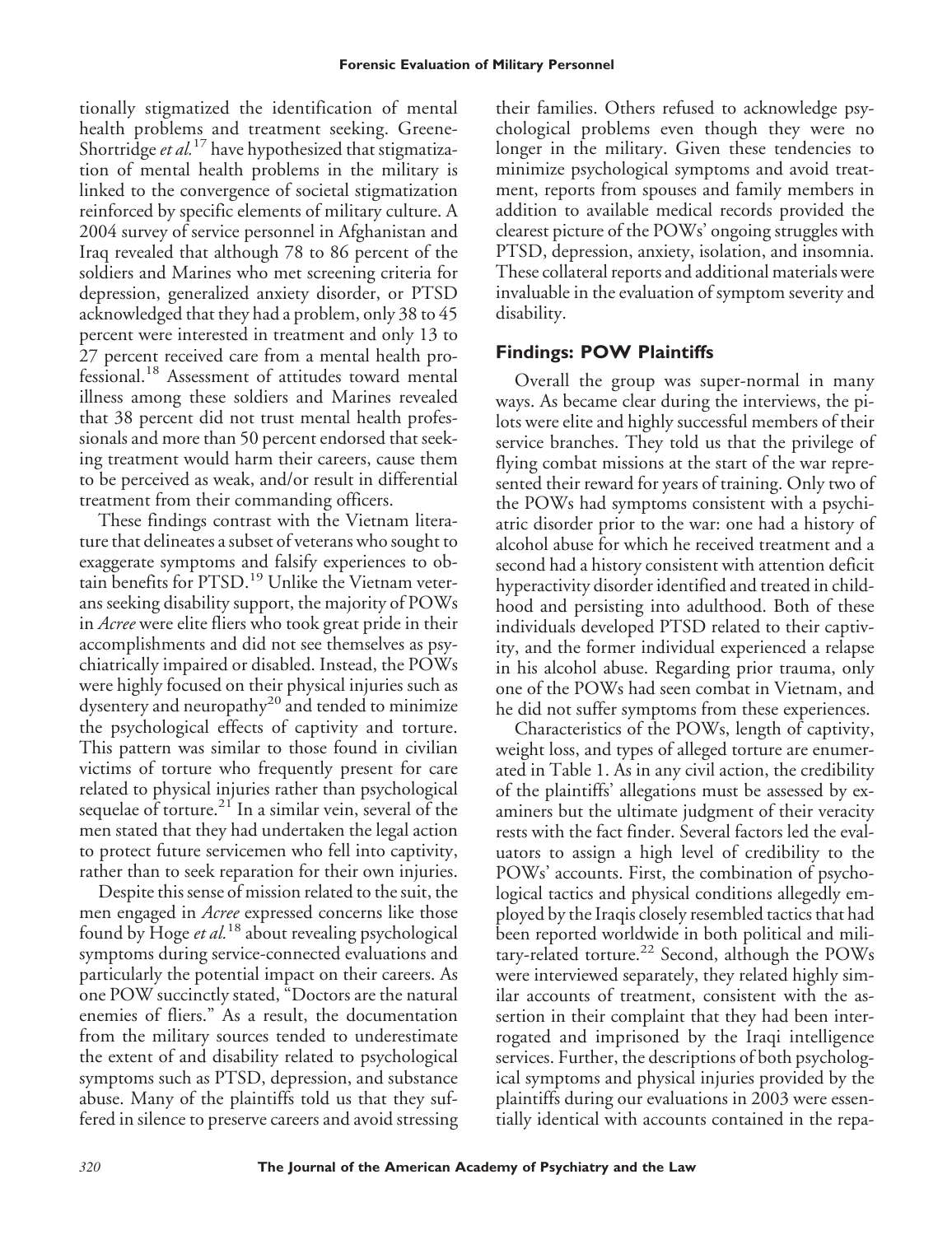| Status at Captivity, n     |           |
|----------------------------|-----------|
| Officers                   | 14        |
| Enlisted                   | 3         |
| Fighter/bomber pilots      | 14        |
| Helicopter pilot/crew      | 2         |
| Army (driver)              | 1         |
| On active duty in 2003     | 6         |
| Length of Captivity (days) |           |
| Mean                       | 32.0      |
| Median                     | 36.0      |
| Range                      | $7 - 47$  |
| Weight loss (lb)           |           |
| Mean                       | 29.1      |
| Median                     | 30.0      |
| Range                      | $14 - 45$ |
| Interrogational beatings   | 16        |
| Mock executions            | 11        |
| Systematic starvation      | 14        |
| Coerced video statements   | 5         |
| Prolonged handcuffing      | 8         |
| Threats to harm families   | 4         |
|                            |           |

**Table 1** Characteristics of 17 POWs and Details of Captivity

triation evaluations shortly after their release in 1991. Finally, accounts from family members of the POWs' psychological and physical symptoms were consistent with the men's accounts, and when they varied, were in a direction consistent with the tendency of these military men to minimize their symptoms.

Most of the men were captured during the initial air campaign in the opening weeks of Operation Desert Storm. Immediately following capture, the POWs reported that they were subjected by the Iraqi Intelligence Service to three to four days of roundthe-clock interrogation in which they were blindfolded, tightly bound at the wrists, and beaten in a controlled, nonlethal fashion. Psychological tactics included isolation from comrades, efforts to extract information about and then issue threats toward families back in America, coerced videotaped confessions, mock executions, and overhearing torture of other men. The POWs reported that the physical conditions of captivity involved cold, starvation, lack of bedding requiring sleeping on concrete floors, and contaminated food. Physical injuries were established during the repatriation examinations and were documented in a report by  $Cook<sub>20</sub>$  who cataloged injuries for all 21 American POWs. These included, in descending order of frequency: fractures, anemia, giardiasis, ligamentous knee injuries (attributable to parachute landings) compression neuropathy, perforated tympanic membranes, diarrhea, and closed head injury.

Recurrent psychological responses described by all the POWs during interrogation included fear, uncertainty, and self-blame, particularly when they felt they had given up any information, accurate or not.

Regardless of the techniques employed, the central goal of torture is destruction of the victim's will and sense of hope.<sup>22</sup> Although several of the POWs felt they had been psychologically broken at particular points during captivity, all maintained hope, were largely successful in withholding information, and at several points engaged in a battle of wills with their captors. Factors that the men identified as contributing to their resistance included identification with their country and comrades, their high level of physical conditioning at the time of capture, and specific precombat training to resist torture, including briefings from captured Vietnam pilots. All of these elements have been identified as protective factors in resisting torture for both civilian and military prisoners.<sup>22</sup>

Upon repatriation, the POWs received medical stabilization on the U.S. Navy hospital vessel *Mercy* and at service-connected military hospitals consisting of weight restoration, treatment of acute injuries such as fractures, lacerations, perforated eardrums, and medical attention to dysentery and giardiasis.<sup>20</sup> Long-term physical sequelae of captivity included chronic diarrhea and nerve injury in the upper extremities, resulting in severe paresthesias and hyperesthesia.<sup>20</sup> Similar nerve injuries have been described in Vietnam POWs subjected to binding.<sup>23</sup> In addition, all underwent psychological evaluation and debriefing. These results provided the database for determinations of psychiatric symptoms during the first year after repatriation.

Results of the authors' diagnostic evaluations are summarized in Table 2. Findings for the two POWs who were not interviewed were included based on the repatriation reports and the narrative of their symptoms in 2003. Full PTSD indicates fulfillment of DSM-IV criteria and subthreshold PTSD indicates either symptoms that fulfill criteria from two of the three symptom clusters (i.e., re-experiencing, avoidance and withdrawal, and hyperarousal), or symptoms in all three groupings but of insufficient number to meet the criteria.<sup>24</sup> Available data permit-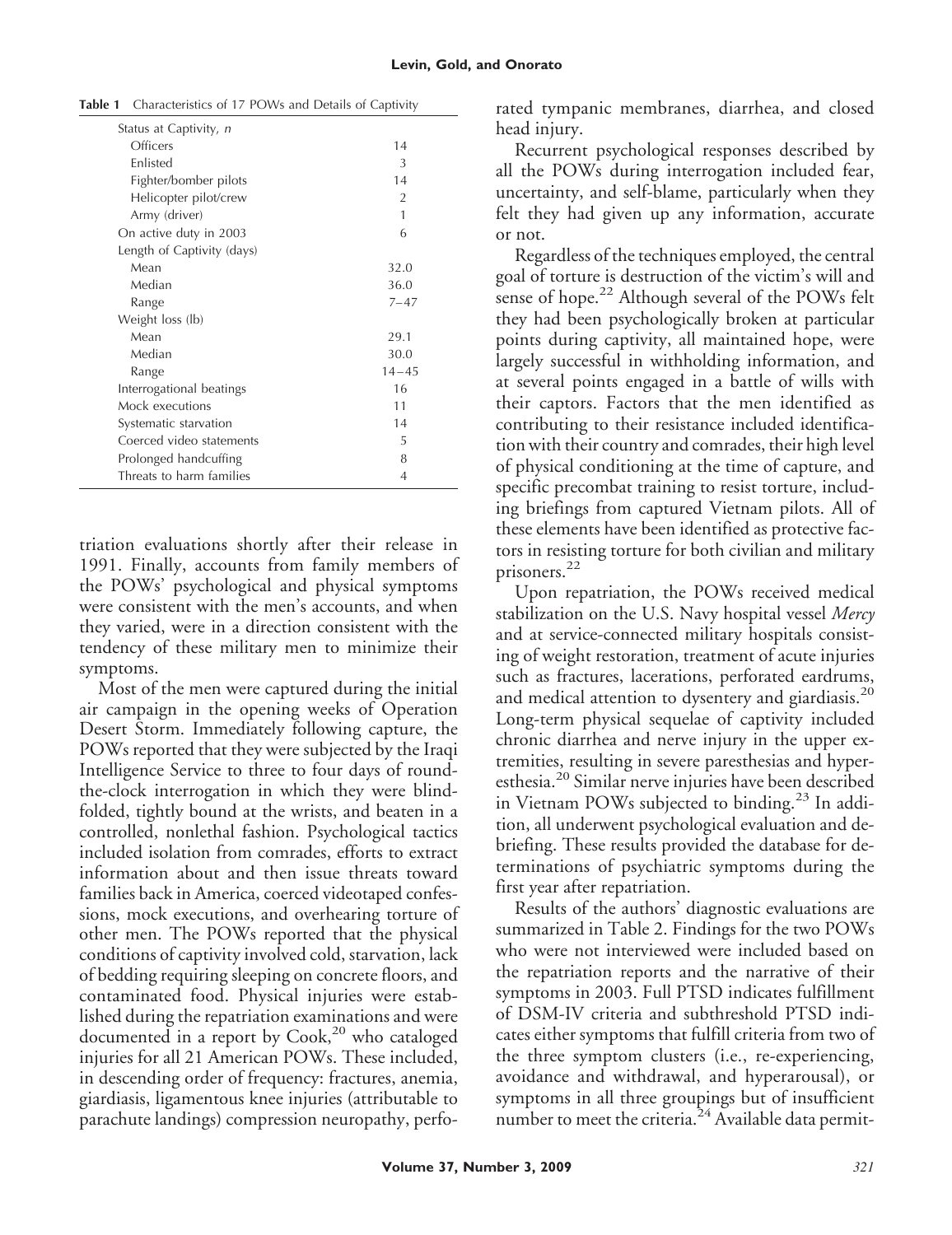#### **Forensic Evaluation of Military Personnel**

|                                         | <b>PTSD</b> | Subthreshold<br><b>PTSD</b> | No PTSD   | Major<br>Depression | Alcohol<br>Abuse |
|-----------------------------------------|-------------|-----------------------------|-----------|---------------------|------------------|
| Immediate, 12 months after repatriation | $8(47\%)$   | $7(41\%)$                   | $2(12\%)$ | 3(18%)              | 3(18%)           |
| Diagnosis in 2003                       | 5(29%)      | $8(47\%)$                   | 4(24%)    | $2(12\%)$           | 3(18%)           |

#### **Table 2** Diagnostic Findings for 17 POWs in *Acree v. Republic of Iraq*

Data are *n* (percentage of total group).

ted opinions about symptoms during the first year after repatriation and at the time of the evaluations.

Fully 12 years after repatriation, 13 (76%) of the POWs continued to suffer PTSD or subthreshold PTSD symptoms that were clinically significant, resulting in impairment in at least one sphere of function. Although their captivity was shorter in duration and less severe than that of WWII POWs, the rates of symptoms were similar, with approximately 53 percent of WWII POWs experiencing a lifetime diagnosis of PTSD and 29 percent continuing to meet PTSD criteria five decades after captivity.<sup>25</sup> Rates of PTSD in Israeli POWs of the 1973 Yom Kippur War were 23 percent following repatriation and 13 percent 18 years after their captivity.<sup>26</sup> The lower rates of PTSD among Israeli POWs compared with World War II POWs may be attributable to different conditions and the shorter duration of captivity, $27$ the Israelis being held only 1.5 to 8.0 months, whereas the World War II POWS suffered years of captivity and a high mortality rate due to starvation and injury. Of interest, although the length of captivity was longer and conditions were equally as harsh, the rates of PTSD among the Israeli POW group were considerably lower than those in the *Acree* group. This result may have been attributable to earlier and more consistent treatment of the Israeli POWs, as well as cultural pressures toward Israeli troops to suppress trauma-related symptoms and to reintegrate quickly with social norms and functioning (Neria Y, personal communication, November 2007). Compared with the *Acree* group, Vietnam era POWs demonstrated similar high rates of symptomatology but the measures utilized were not directly comparable with the current diagnosis of PTSD.<sup>28,29</sup>

At the time of evaluation in 2003, 11 of the *Acree* POWs had not received any psychological or psychiatric treatment beyond the evaluations provided by the military, 4 had received partial treatment with medication and psychotherapy, and only 2 were in continued treatment at the time of our evaluations. None of the POWs received an exposure-based cognitive therapy although this was the recommended evidenced-based treatment for PTSD in 2003.<sup>30</sup> As noted, recent surveys of returning veterans from the Middle East show low utilization of mental health services in response to identified mental disorders.<sup>18</sup>

In addition to offering opinions about diagnosis, the expert evaluations rated severity of impairment in career and social and interpersonal function. Literature on the family life of former POWs documents increased verbal aggression, marital strife, and diminished intimacy.<sup>31,32</sup> Aggression and strife correlated with the presence of PTSD symptoms but not with length of captivity or severity of conditions.<sup>31</sup> For the *Acree* POWs, principal causes of impairment included physical symptoms, such as chronic diarrhea or persistent nerve injury, and the psychological symptoms of PTSD, depression, and substance abuse. The plaintiffs reported that physical symptoms often triggered flashbacks of captivity and precipitated feelings of demoralization due to the limitations imposed by the symptom (e.g., hypersensitivity neuropathy limiting physical contact with loved ones). As a result of this type of interaction, it was not possible to separate the contributions of physical versus psychological symptoms to overall impairment.

Seven of the POWs experienced significant career disruption, including premature retirement  $(n = 5)$ , problems with discipline  $(n = 1)$ , and limited duty  $(n = 1)$ . Six of those men experienced significant disruption in their marital lives, including divorce or separation ( $n = 3$ ), or severe tensions causing painful distance from spouses  $(n = 3)$ . One of the officers maintained his military functioning but his marital life was severely impaired due to his obsessional focus on his captivity.

Eight were rated with severe impairment in occupational and/or social functioning using the  $D<sup>2</sup>M-IV$  definition,<sup>16</sup> with two of the men being disabled (i.e., unable to work). Four were rated mild or moderate, and five were deemed to suffer no impairment. Men in this latter group either continued their careers in the military or retired from active duty to assume civilian aviation jobs or unrelated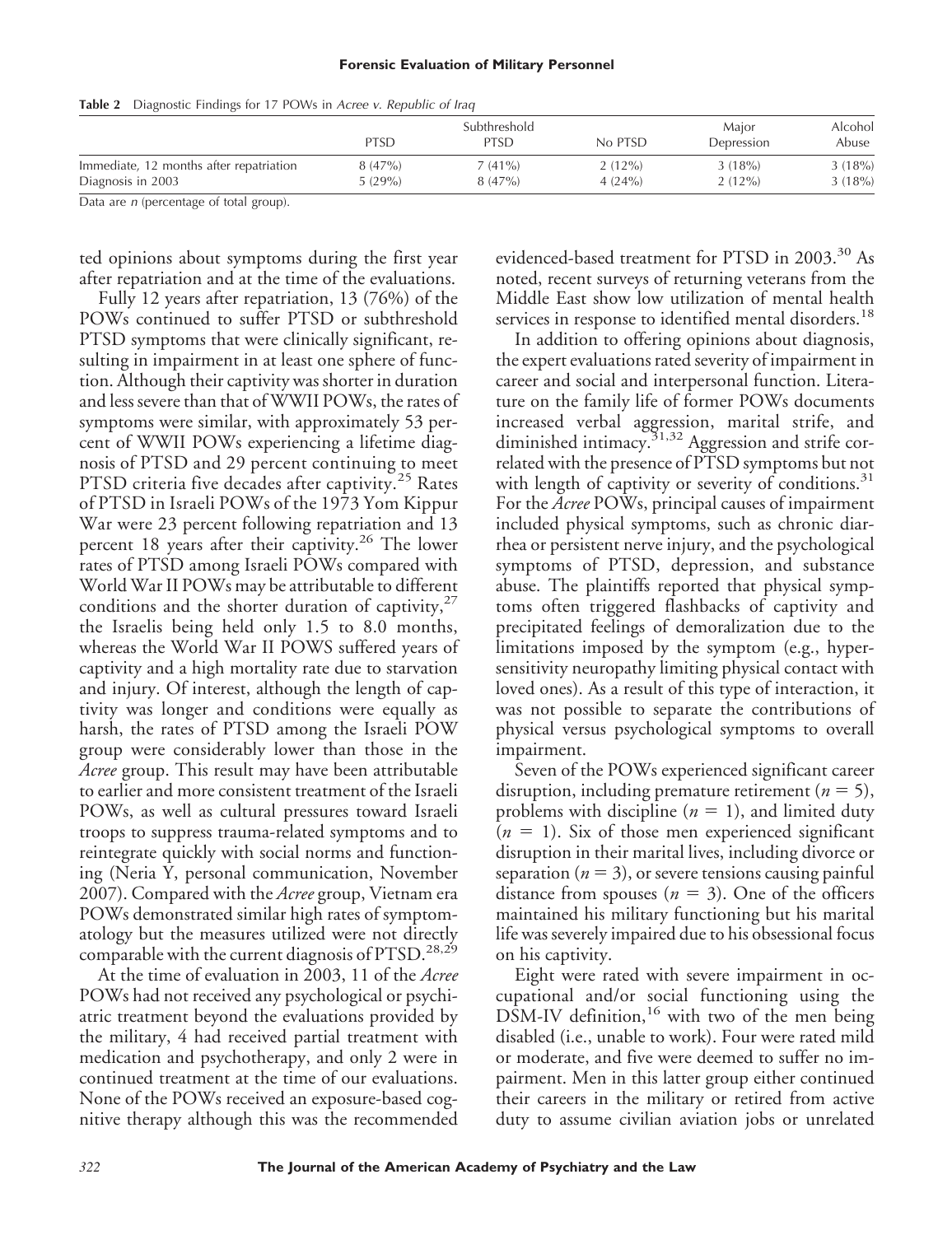work. These survivors related that they had worked through the experiences in Iraq and were free of PTSD symptoms.

## **Findings: Family Member Plaintiffs**

*Acree* also alleged an impact on families in two main areas: distress resulting from the violations of the Geneva Conventions for treatment of  $POWs<sub>o</sub>$ <sup>6</sup> including withholding of information about the condition of the POWs, forced confessions aired on television, and placement of the POWs in areas subject to bombing by Coalition forces; and long-term impact of the physical and emotional sequelae of captivity on family life.

Two-thirds of the 15 spouses evaluated developed symptoms of anxiety and depression either during the captivity and/or in response to the long-term sequelae suffered by their husbands. Parents and siblings also developed anxiety, most prominently at the time of the captivity. Two of the family members experienced exacerbations of pre-existing conditions. As discussed, given the paucity of interview information and records regarding family members, opinions offered were nondiagnostic descriptions of symptoms and their impact.

## **Challenges in Evaluation of Plaintiffs: Impact on the Evaluators**

Current literature on evaluation of torture survivors has focused on evaluations of asylum seekers and victims of massive human rights violations. $3,33$ Those authors focused on barriers to proper evaluation including cultural differences, memory impairment, the emotional nature of the material, and the lack of well-standardized measurement tools, but they provided no guidance regarding the special demands of civil litigation stemming from torture. *Acree v. Republic of Iraq* highlighted several challenges for the forensic evaluator: the political context in this high-profile torture case, bias generated by the horrific nature of the torture experiences, and effects of secondary trauma on the examiners.

At the time of the *Acree* evaluations, performed in February and March 2003, the United States and its allies had initiated Operation Iraqi Freedom, the second Gulf War. During the initial bombing campaign in Operation Iraqi Freedom, three of the *Acree* plaintiffs appeared on television to describe their experiences during the early air campaign of Desert Storm.

This super-heated atmosphere promoted bias toward and identification with the POWs, who were portrayed in the media as victims of the same evil enemy again under attack by the United States. Evaluators of victims in future high-profile cases of torture or abuse (e.g., prisoners alleging maltreatment at Abu Ghraib or Guantanamo Bay), would also be subject to the intense media coverage of these situations with the accompanying highly polarized responses voiced in the public debate making them vulnerable to what  $Gold<sup>34</sup>$  has labeled sociopolitical bias. Similarly, Resnick $35$  has noted that evaluators of Vietnam veterans were subject to bias toward diagnosing symptomatology in response to a sense of moral responsibility for the veterans as victims.

The political allegiance of the evaluator could also become a source of bias and might be subject to cross-examination by the defendants. The ideal examiner may be a national from an unaffected or neutral country. In the *Acree* matter, the evaluators attempted to avoid making politically tinged statements in reports, instead focusing on the details of symptomatology and impairment. Findings that a third of the plaintiffs were free of symptoms and impairment at the time of the evaluation, a finding consistent with those in the literature, suggest that the psychiatrists were successful in resisting current political pressures.

In addition to biases generated by the prevailing political atmosphere, forensic evaluators of torture victims must grapple with their own responses to horrific descriptions of torture and abuse. A growing body of literature has documented that professionals working with survivors of multiple types of trauma ranging from domestic violence to postwar reconstruction, 36,37 and, specifically, torture, 38 develop responses that have been labeled compassion fatigue,<sup>36</sup> vicarious traumatization,<sup>37</sup> and burnout.<sup>39</sup>

Although a complete review of the literature is beyond the scope of this article, common elements of these syndromes include PTSD-like symptoms, such as recurrent intrusive recollections of the material, avoidance of reminders, and hyperarousal<sup>36</sup>; depressive symptoms such as fatigue and social withdrawal $39,40$ ; and a change inworld view in response to recognizing the depth of cruelty than can be waged by human beings.<sup>37</sup> Risk factors include a personal history of trauma, the nature and extent of the material, and inadequate opportunity to process material.<sup>19,36-38</sup> In the forensic arena,  $Gold^{34}$  has observed that a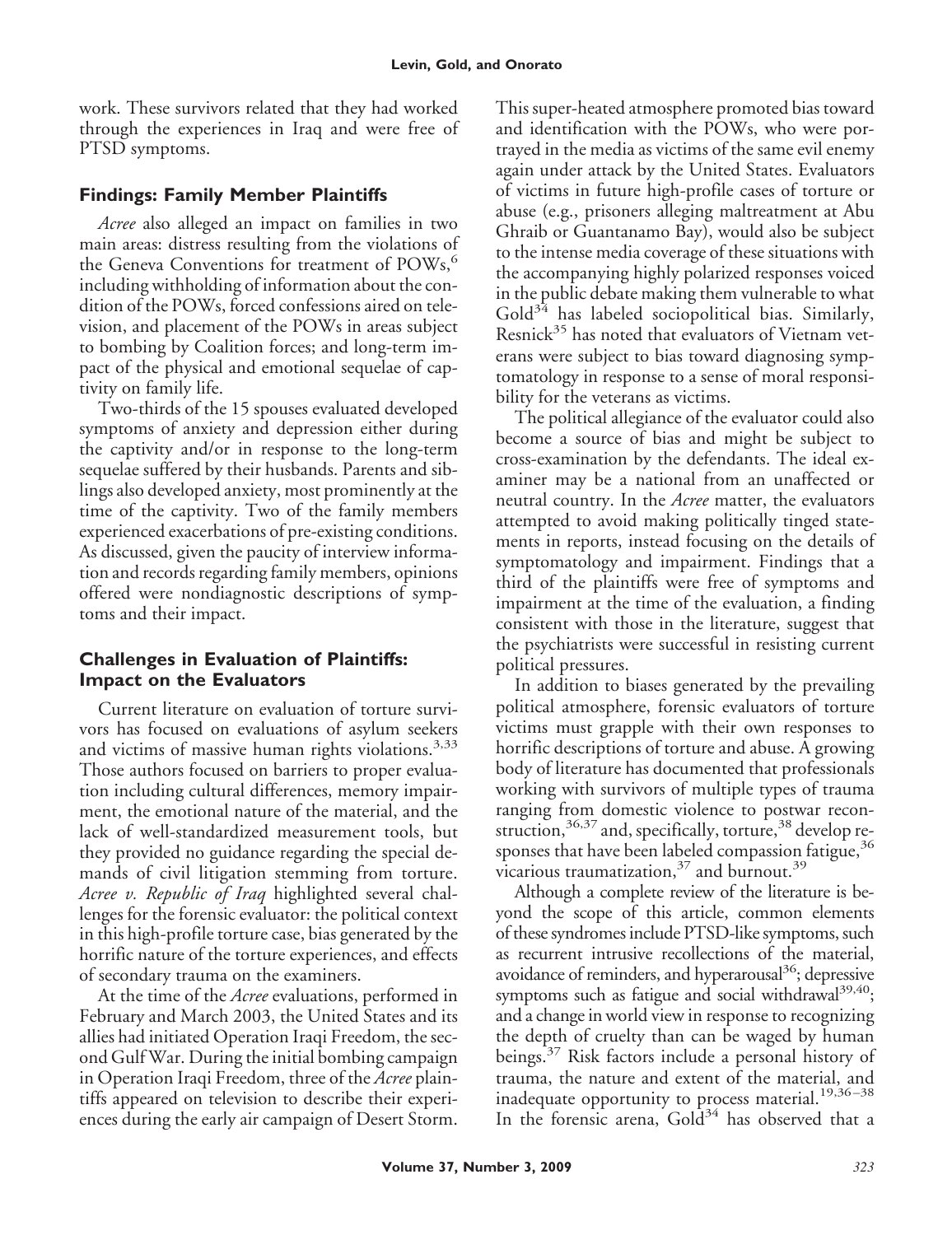history of personal trauma creates a risk for bias in evaluation of victims of sexual harassment. Atkinson *et al.*<sup>19</sup> warn the evaluator of veterans to be alert to the impact of gruesome material. They recommend limiting the number of evaluations per week and seeking regular consultation and support.

The authors experienced a mixture of these secondary trauma responses during the intensive six to eight weeks of gathering material and then committing it to report form. A particularly potent element of this process was exposure to repeated reports of similar torture methods that were utilized in a routinized fashion by the Iraqi Intelligence Service with most of the POWs. The time demands of the action prevented the evaluators from processing the material between themselves and with colleagues familiar with torture. The evaluators experienced a sequence of initial horror, periods of intrusive thoughts and dreams about the material, and subsequent desensitized detachment. Their families observed these changes during the two-month period of the evaluation. Further, their families developed mild vicarious trauma responses such as intrusive thoughts in response to learning the details of the material. Forensic experts charged with evaluating victims of extreme treatment such as torture and captivity are likely to experience similar responses. Future evaluators of multiple torture victims should limit the number of evaluations and seek out other professionals to assist them in processing the material. In addition, according to the recommendations in the vicarious trauma literature, evaluators should be vigilant in maintaining self-care including exercise, proper nutrition, and quality time with intimates.36,37

The development of vicarious trauma may also complicate forensic evaluations by fostering identification with the victims, a wish to punish the abuser, or, conversely, anger at the victim or a level of detachment that diminishes effectiveness in evaluation and reporting of findings. All of these various countertransferential responses have been described in therapists working with victims of childhood trauma<sup>37</sup> and overlap with the concept of advocacy bias identified by  $Gold^{34}$  and others.<sup>41–43</sup> The authors attempted to counter these biases by conferring frequently about their experiences in performing the evaluations and their findings.

## **Outcome of** *Acree* **and Prospects for Future Actions**

On July 7, 2003, during the first phases of reconstruction in Iraq following Operation Iraqi Freedom, the district court found that the *Acree* POWs had valid causes of action under  $\frac{1605(a)}{7}$  of the FSIA, $^2$  the Flatow Amendment, $^7$  and that they had also satisfied the elements of the state common law torts of assault, battery, and intentional infliction of emotional distress. State law causes of action have traditionally formed the basis for claims against foreign sovereigns in, for example, the commercial context, and it is the official position of the United States (as stated by the Department of Justice in other FSIA cases) that state law provides a cause of action under the FSIA. Although the suit was initiated in April 2002, one year before the fall of the Iraqi government in the spring of 2003, and the plaintiffs offered Iraq international arbitration of their claims, the defendants never responded to the action and did not appear in the district court. Following a full review of the relevant law and the sworn facts and testimony, the court entered a final judgment in favor of the POWs, finding all three Iraqi defendants jointly liable for \$653 million in compensatory damages, and Saddam Hussein and the Iraqi Intelligence Service liable for \$306 million in punitive damages.

Two weeks after the entry of the final judgment, the United States contested the judgment, moving to intervene in the case and to vacate the district court's decision. The Justice Department asserted that the plaintiffs could not access Iraqi frozen assets confiscated by the administration at the start of Operation Iraqi Freedom in March 2003 to satisfy their judgment and that the United States should be permitted on policy grounds to intervene in the case to challenge the court's jurisdiction at the time it entered judgment. The district court denied the motion to intervene as untimely and without merit because policy considerations typically do not form a valid basis for seeking intervention, and the United States appealed. On appeal, the issue presented to the Court of Appeals for the D.C. Circuit was whether the United States should have been permitted to intervene and whether the courts had been divested of jurisdiction in cases against Iraq by a piece of 2003 wartime appropriations legislation.<sup>44</sup>

Following the United States' appeal and six months after the POWs' judgment was rendered, the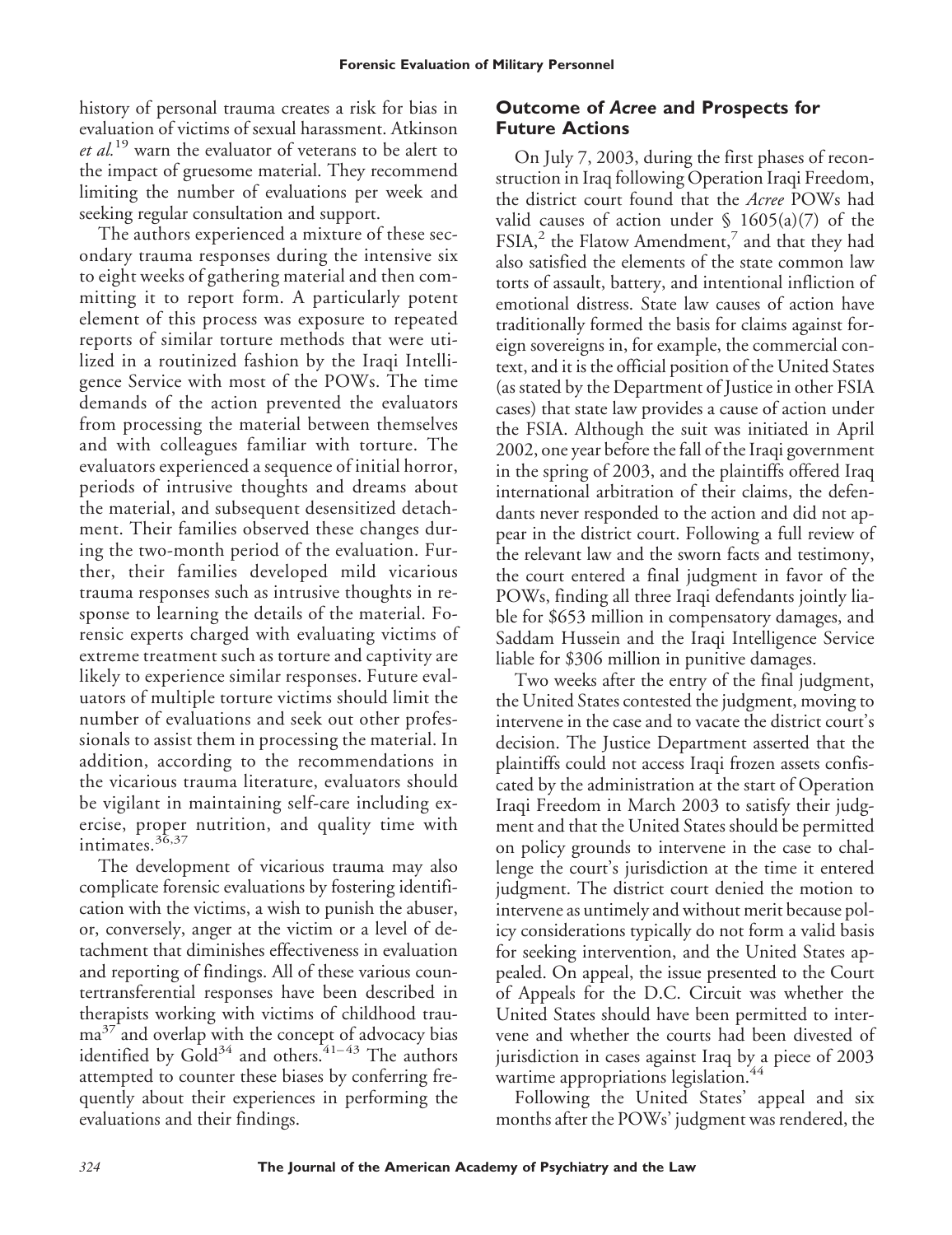D.C. Circuit held in a January 2004 case, *Cicippio-Puleo v. Islamic Republic of Iran*, <sup>45</sup> that federal law did not provide a cause of action against foreign state sponsors of terrorism. Three months later and 48 hours before oral argument in April 2004 in *Acree*, the D.C. Circuit sent a fax indicating that it wished to discuss *Cicippio.* Thus, the court *sua sponte* raised the issue of cause of action. Despite stating to the court that plaintiffs had a cause of action under federal law as well as under state law and despite clearly pleading causes of action under both, the appeals court ultimately held that the POWs lacked a cause of action because the district court had relied on federal law. The district court, in fact, had found liability under both federal and state law (assault and battery).

The motivation of the D.C. Circuit can be surmised from at least two facts. First, the court remanded in *Cicippio* (and in another case that went to the court after *Acree: Kilburn v. Socialist People*'*s Libyan Arab Jamahiriya*<sup>46</sup>) to permit those plaintiffs to amend their pleadings and essentially do it over in the district court because of the acknowledged uncertainty as to the state of the law and the fact that many plaintiffs before 2004 had relied on both federal law and state law, owing to that uncertainty. That the court did not remand *Acree* under identical circumstances as those in *Cicippio* and *Kilburn* suggests that policy considerations outweighed other legal considerations. Second, further evidence that policy concerns influenced the court was found in the *Acree* opinion where the court wrote:

The circumstances of this case are even more extraordinary when one considers the stakes: Appellees have obtained a nearly billion dollar default judgment against a foreign government whose present and future stability has become a central preoccupation of the United States' foreign policy. In these circumstances, it would be utterly unseemly for this court to ignore the clear implications of our holding in *Cicippio*. We therefore find it appropriate to exercise our discretion to determine whether appellees' case must be dismissed for failure to state a cause of action [Ref. 47, p 58].

Notwithstanding that the issue of cause of action was not on appeal and had not been briefed and that plaintiffs had pled and proven state law causes of action, the D.C. Circuit vacated the *Acree* judgment. The POWs then sought rehearing from the D.C. Circuit and *certiorari* from the Supreme Court. Both the petitions for rehearing and for *certiorari* were denied.<sup>1</sup> As a result of the ruling, the power of  $FSIA$ ,<sup>2</sup>

the terrorism exception, as a tool to deter torture was lessened.

Subsequent cases have muddled through the confusion created by *Acree* and generally relied on state law (for instance, asserting a torture claim under state laws covering assault and battery). $48$  As for the success of future actions, the outlook is mixed. As noted, a federal statutory cause of action has been rejected in *Cicippio*<sup>45</sup> and *Acree*, <sup>1</sup> and the district courts have been reluctant to recognize other causes of action (e.g., those in federal common law). Specifically, in *Sosa v. Alvarez-Machain*, <sup>49</sup> the Supreme Court considered when a claim for a violation of an international legal norm is cognizable under federal common law. The Court endorsed the view that "actionable violations of international law must be of a norm that is specific, universal, and obligatory," and that "for purposes of civil liability, the torturer has become—like the pirate and slave trader before him—*hostis humani generis*, an enemy of all mankind" (Ref. 49, p 732). State-sponsored torture should therefore be actionable under federal common law (in addition to state law) as a violation of clearly established international legal norms.

Despite *Sosa,*<sup>49</sup> asserting claims in this area of law is becoming more difficult for several reasons, including:

Of the remaining terrorist states only Sudan, Syria, and Iran are active targets for litigation.

Application of other related legislation is problematic. For example, the Torture Victim Protection  $Act^{50}$  applies only to individuals, and identifying the individual perpetrators can be difficult, as can be identifying assets. Also, the Antiterrorism Act of 1991<sup>51</sup> applies only, in general, to amorphous terrorist groups that are elusive targets.

The courts are inclined to give substantial deference to the government thereby favoring executive flexibility and policies related to national security. Claims against foreign sovereigns may conflict with policy considerations and could trigger opposition from the administration as occurred in *Acree*.

That said, and although the appellate decision in *Acree* blocked the claims of those POWs and families, other civil suits based on allegations of injury or torture in the context of war have since arisen. For ex-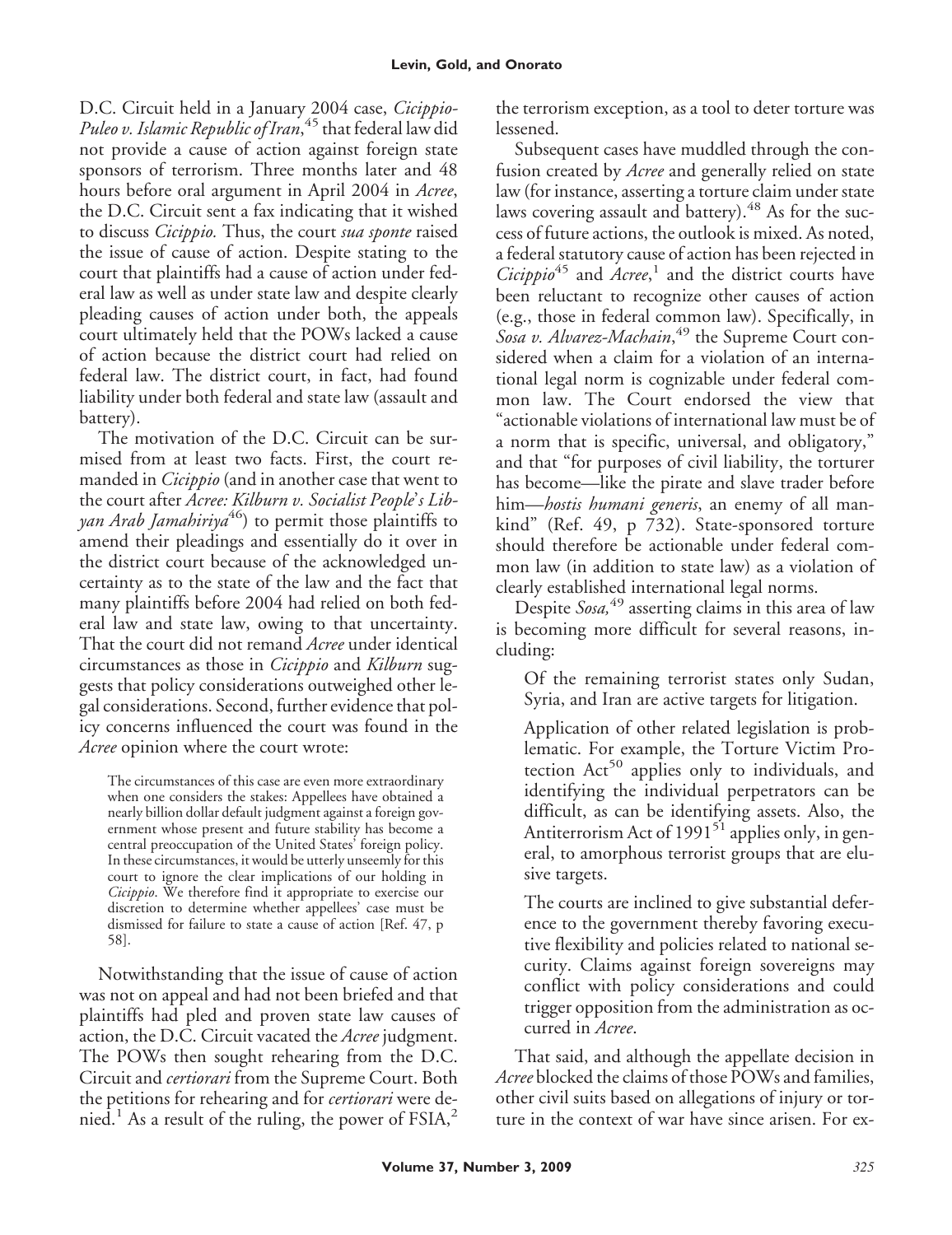ample, in 2006, U.S. Army Special Forces Sgt. Layne Morris and the family of Sgt. Christopher Speer were awarded a judgment under the Anti-Terrorism  $Act<sup>51</sup>$ against Ahmed Said Khadr based on a July 27, 2002, attack in Afghanistan that killed Speer and wounded Morris. The court ruled that while the law excludes wars between nations, attacks intended to coerce civilians or governments are subject to "the full reaches of traditional tort law."<sup>52</sup> Also in 2007, the D.C. district court issued multiple rulings awarding damages under FSIA, including \$2.65 billion in *Peterson v. Islamic Republic of Iran*, <sup>10</sup> to the families of the 241 U.S. service members killed in the 1983 bombing of the U.S. Marine barracks in Beirut.

Neither these wartime precedents, nor other nonwar-related cases under FSIA appear to have spawned civil litigation for money damages against the United States in other countries under their laws. However, the United States Supreme Court has been active in the area of foreign detainees' rights, recently ruling in *Rasul v. Bush*<sup>53</sup> that foreign nationals imprisoned without charge at the Guantanamo Bay interrogation camps were entitled to bring a legal action challenging their captivity in U.S. federal civilian courts. In addition, in June 2006, in *Hamdan v. Rumsfeld,*<sup>54</sup> the Supreme Court ruled that the military commissions established to try Guantanamo Bay detainees violated both U.S. law and the Geneva Conventions, although subsequent congressional action was taken that was designed to permit military tribunals to try the cases of "unlawful enemy combatants."<sup>55</sup> Most recently, the Supreme Court in *Boumediene v. Bush*<sup>56</sup> struck down parts of the 2006 Military Commissions Act<sup>55</sup> that stripped U.S. courts of jurisdiction over the *habeas* petitions filed by foreign nationals detained at Guantanamo Bay.

In December 2007, in response to the *Acree* decision and other efforts by the Administration to block recompense for the victims of terrorist state acts, Congress passed a set of provisions as part of the National Defense Authorization Act for Fiscal Year 2008.<sup>57</sup> The provisions would have made it easier to bring suit against foreign terrorist states under  $$1605$  of the FSIA<sup>7</sup> by giving plaintiffs additional rights including explicitly creating a federal cause of action and making it easier to satisfy judgments. Nine days later, the President vetoed the Act because of concerns over the new FSIA provisions. On January 16, 2008, Congress passed a revised version of the original Act. The only difference between the original and revised versions was that under the revised Act, the President was given the authority to waive all of the supplemental rights conferred in the National Defense Authorization  $Act^{57}$  (i.e., the cause of action and the rights that made it easier to attach foreign states' property) as those rights relate to Iraq only. On January 28, 2008, the President signed the bill and that same day issued the waiver.

Following the President's waiver, the Court of Appeals for the District of Columbia Circuit decided *Simon v. Republic of Iraq*, 529 F.3d 1187 (D.C. Cir. 2008).<sup>58</sup> The court rejected Iraq's argument that the President in 2003 and 2008 had stripped the courts of jurisdiction over claims against Iraq. The Supreme Court then agreed to hear Iraq's appeal (supported by the United States) in the consolidated case of *Republic of Iraq v. Beaty*. 59

In *Beaty*, <sup>59</sup> the Court held that Iraq is no longer subject to suit in federal court despite its previous designation as a state sponsor of terrorism. The Court determined that the President, pursuant to § 1503 of the 2003 Emergency Wartime Supplemental Appropriations Act (EWSAA), $44$  had waived the terrorism exception to the FSIA with respect to Iraq, thus restoring Iraq's immunity. The Court further held that  $\frac{1083(c)(4)}{4}$  of the 2008 NDAA,<sup>57</sup> which provided that "[n]othing in section 1503 of the [EWSAA] has ever authorized, directly or indirectly, the making inapplicable of any provision of chapter 97 of title 28, United States Code, or the removal of the jurisdiction of any court of the United States," did not alter the Court's analysis because the President waived all provisions of section 1083 as to Iraq.

As a result, it appears the courthouse doors are now closed to victims of Iraqi torture and hostage taking, including the *Acree* plaintiffs. However, plaintiffs against the remaining terrorist states— Syria, Sudan, Cuba, and Iran— can avail themselves of new FSIA § 1605A and its enhanced plaintiff provisions (e.g., new federal cause of action; barring of certain legal defenses; a lien of *lis pendens* on an expanded class of properties; and enhanced attachment and execution provisions),  $57$  thus encouraging victims of terrorist acts by terrorist states to continue to seek redress in U.S. courts.

## **Conclusions**

*Acree v. Republic of Iraq* was a unique case that presented special challenges for forensic psychiatric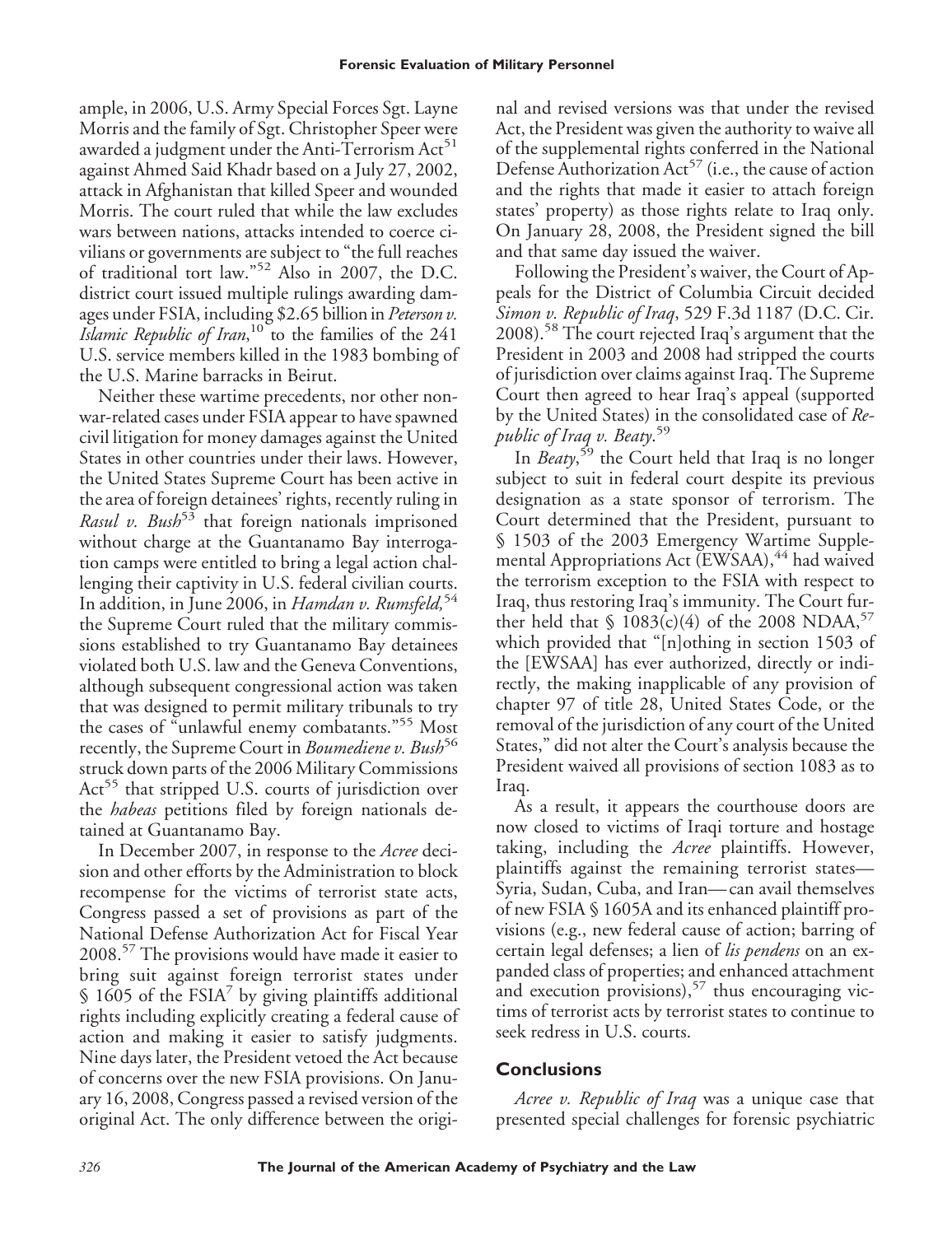evaluation. The action represented the first suit brought by military personnel for damages inflicted during captivity. During the time frame of the forensic evaluations, the case played out on a larger legal, political, and social stage involving the courts, the media, and the Bush administration. Further, the evaluators were forced to confront challenges posed by the military culture of the plaintiffs, logistical obstacles to access, and limitations imposed by the brief time frame allowed to complete evaluations. The impact of the highly charged material provided additional stress on the experts, creating secondary trauma and conditions that promoted bias toward the plaintiffs. Despite the limitations, the findings of the evaluations were consistent with the prior military reports and also the frequency and severity of PTSD in POWs described in the literature. In addition, findings that a third of the plaintiffs were free of symptoms and impairment at the time of the evaluation provide some reassurance that the authors resisted political and emotional pressures to paint a sympathetic picture for each plaintiff. In future actions of this type, use of psychiatric evaluators from a third country not aligned with either party might diminish the political and emotional pressures on the experts, although given the extensive news coverage of an event such as the Gulf War, it is unlikely that any examiner would be free of emotional bias.

An ideal scheme for future evaluations of the impact of trauma would include extensive personal interviews, use of standardized self-report and interview assessments, and incorporation of corroborating data such as health records and prior examinations. With greater access to plaintiffs and a less pressured schedule, the evaluators could have employed standardized interview and self-report instruments as suggested by Keane *et al.*<sup>60</sup> Although these instruments have been used extensively in research on PTSD, there are no data examining their use in the forensic setting. Their forensic applicability may be limited by the high face validity of the questions, which could facilitate exaggeration or malingering of symptoms. Use of standardized instruments in future cases alleging torture will also be complicated by language and cultural barriers because potential plaintiffs, such as individuals held at Guantanamo Bay or Abu Ghraib, do not share the language and cultural frame of reference built into the instruments.<sup>3</sup> Despite these potential pitfalls, it may still be useful to

employ these systematic approaches to documenting PTSD symptoms.

#### **References**

- 1. Acree v. Republic of Iraq, 271 F.Supp.2d 179 (D. D.C. 2003), vacated, 370 F.3d 41 (D.C. Cir. 2004), cert. denied, 544 U.S. 1010 (2005)
- 2. Foreign Sovereign Immunities Act, 28 U.S.C. § 1605(a)(7) (2000)
- 3. Campbell TA: Psychological assessment, diagnosis, and treatment of torture survivors: a review. Clin Psychol Rev 27:628 – 41, 2007
- 4. Gerrity E, Keane TM, Tuma F (editors): The Mental Health Consequences of Torture. New York: Kluwer Academic/Plenum Publishers, 2001
- 5. Skolnick A: Concerns grow about allied prisoners of war. JAMA 265:701–5, 1991
- 6. Convention (III) Relative to the Treatment of Prisoners of War, Geneva, 12 August 1949
- 7. Civil Liability for Acts of State Sponsored Terrorism, 28 U.S.C. § 1605 (2000) (Note)
- 8. Alejandre v. Republic of Cuba, 996 F.Supp. 1239 (S.D. Fla. 1997)
- 9. Flatow v. Islamic Republic of Iran, 999 F.Supp. 1 (D. D.C. 1998)
- 10. Peterson v. Islamic Republic of Iran, 264 F.Supp.2d 46 (D. D.C. 2003)
- 11. Anderson v. Islamic Republic of Iran, 90 F.Supp.2d 107 (D. D.C. 2000)
- 12. Abur v. Republic of Sudan, 437 F.Supp.2d 166, 168 (D. D.C. 2006)
- 13. Rein v. Socialist People's Libyan Arab Jamahiriya, 162 F.3d 748 (2nd Cir. 1998)
- 14. American Academy of Psychiatry and the Law: Ethics Guidelines for the Practice of Forensic Psychiatry. Bloomfield, CT: American Academy of Psychiatry and the Law, 2005
- 15. 28 U.S.C. § 1608(e) (2000)
- 16. American Psychiatric Association: Diagnostic and Statistical Manual of Mental Disorders, Fourth Edition, Text Revision. Washington, DC: American Psychiatric Association, 2000, p 2
- 17. Greene-Shortridge TM, Britt TW, Castro CA: The stigma of mental health problems in the military. Military Med 172:157– 61, 2007
- 18. Hoge CW, Castro CA, Messer SC, *et al*: Combat duty in Iraq and Afghanistan, mental health problems, and barriers to care. N Engl J Med 351:13–22, 2004
- 19. Atkinson RM, Henderson RG, Sparr LF, *et al*: Assessment of Vietnam veterans for posttraumatic stress disorder in Veterans Administration disability claims. Am J Psychiatry 139:1118 –21, 1982
- 20. Cook AA: Illness and injury among US prisoners of war from operation desert storm. Military Med 159:437– 42, 1994
- 21. Eisenman D, Keller A, Kim G: Survivors of torture in a general medical setting: how often have patients been tortured, and how often is it missed? West J Med 172:301-4, 2000
- 22. Basoglu M, Jaranson JM, Mollica R, *et al*: Torture and mental health: a research overview, in The Mental Health Consequences of Torture. Edited by Gerrity E, Keane TM, Tuma F. New York: Kluwer Academic/Plenum Publishers, 2001, pp 35– 62
- 23. Holmboe ES, Wang Y, Brass LM: Long-term consequences of upper extremity peripheral neuropathy in former Vietnam prisoners of war. Military Med 167:736 – 41, 2002
- 24. Simon RI: Forensic psychiatric assessment of PTSD claimants, in Posttraumatic Stress Disorder in Litigation: Guidelines for Forensic Assessment (ed 2). Edited by Simon RI. Washington, DC: American Psychiatric Publishing, Inc., 2003, pp 41–90